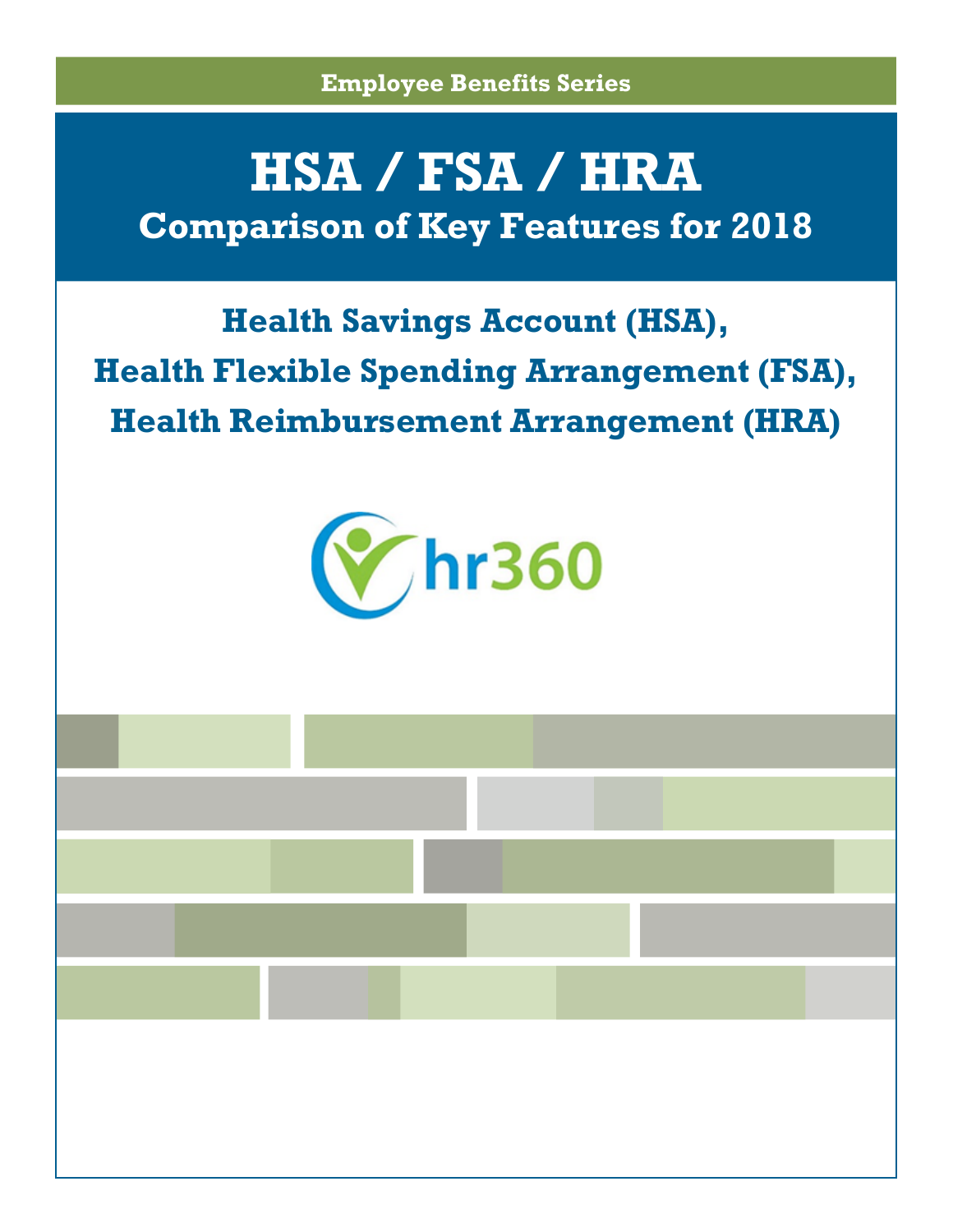| <b>OVERVIEW</b>                                | <b>HSA</b>                                                                                                                                                                                                                                                                                                                                                                                                    | <b>Health FSA</b>                                                                                                                                                                                                                                                                  | <b>HRA</b>                                                                                                                                                                                                                                                                                                                                                                                                                                                                                                                                              |
|------------------------------------------------|---------------------------------------------------------------------------------------------------------------------------------------------------------------------------------------------------------------------------------------------------------------------------------------------------------------------------------------------------------------------------------------------------------------|------------------------------------------------------------------------------------------------------------------------------------------------------------------------------------------------------------------------------------------------------------------------------------|---------------------------------------------------------------------------------------------------------------------------------------------------------------------------------------------------------------------------------------------------------------------------------------------------------------------------------------------------------------------------------------------------------------------------------------------------------------------------------------------------------------------------------------------------------|
| <b>Account Description</b>                     | Tax-exempt trust or<br>custodial account<br>established by an<br>eligible individual to pay<br>for qualified medical<br>expenses.                                                                                                                                                                                                                                                                             | Employer-established<br>benefit plan that allows<br>eligible employees to be<br>reimbursed for qualified<br>medical expenses.                                                                                                                                                      | Employer-established<br>benefit plan that<br>reimburses eligible<br>employees for qualified<br>medical expenses.                                                                                                                                                                                                                                                                                                                                                                                                                                        |
| <b>Important Reminders for</b><br>2018         | <b>New</b> annual limits on<br>contributions apply.                                                                                                                                                                                                                                                                                                                                                           | <b>New</b> annual limits on<br>contributions apply. In<br>addition, a health FSA<br>must qualify as<br>excepted benefits* and<br>be offered through a<br>Section 125 cafeteria<br>plan, or the<br>arrangement will violate<br>certain requirements<br>under Health Care<br>Reform. | <b>New</b> annual limits on<br>contributions apply to<br>qualified small employer<br>HRAs** (QSEHRAs), which<br>can be used by eligible<br>employers to reimburse<br>employees for qualifying<br>medical expenses,<br>including individual<br>health insurance<br>premiums. Otherwise, an<br>HRA must be<br>"integrated"*** with<br>other group health plan<br>coverage in order to<br>meet certain<br>requirements under<br>Health Care Reform (this<br>does not include retiree-<br>only HRAs and HRAs<br>consisting solely of<br>excepted benefits). |
| <b>Potential Tax Benefits</b><br>for Employees | • Employee<br>contributions are tax-<br>deductible (or pre-tax,<br>if made by salary<br>reduction).<br>• Earnings on amounts in<br>an HSA are not<br>included in gross<br>income while held in<br>the HSA.<br>• Employer contributions<br>are excluded from<br>gross income and are<br>generally not subject<br>to employment taxes.<br>• Tax-free distributions to<br>pay for qualified<br>medical expenses. | • Contributions (by both<br>employee and<br>employer) are<br>generally excluded<br>from gross income and<br>not subject to<br>employment taxes.<br>• Reimbursements used<br>to pay qualified<br>medical expenses are<br>not taxed.                                                 | • Employer contributions<br>are excluded from<br>gross income and are<br>not subject to<br>employment taxes.<br>• Reimbursements used<br>to pay qualified<br>medical expenses are<br>not taxed.                                                                                                                                                                                                                                                                                                                                                         |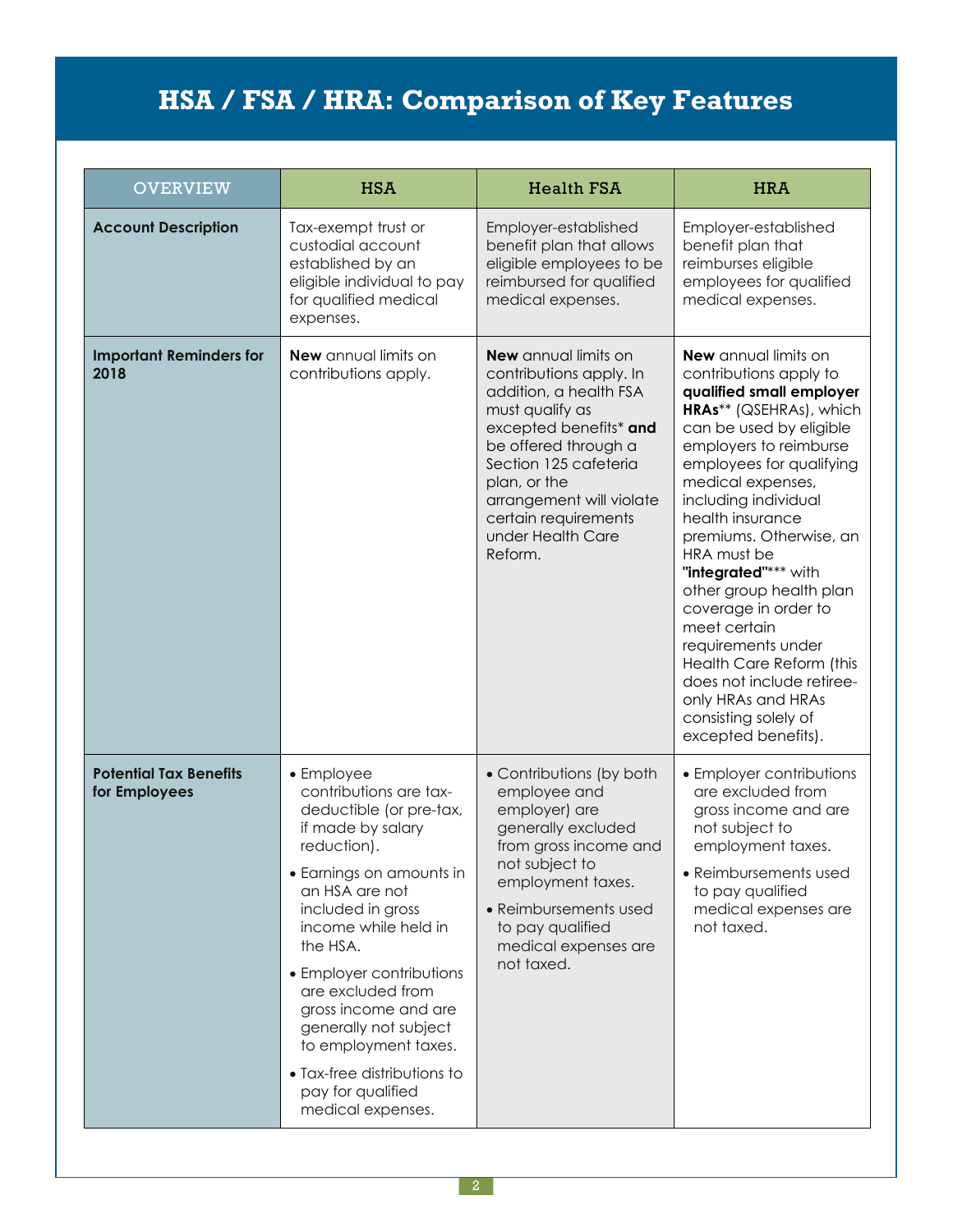| <b>EMPLOYEE</b><br><b>ELIGIBILITY</b>                                                                                                                                                                                                                                       | <b>HSA</b>                                                                                                                                                                                                                                                                                                                                                                                                                                                                                                                                   | <b>Health FSA</b>                                                                                                                                                                                                                                                                                                                                                                                                                      | <b>HRA</b>                                                                                                                                                                                                                                                                                                                                                                                                                                                                                                                                                                                                                                                                                      |
|-----------------------------------------------------------------------------------------------------------------------------------------------------------------------------------------------------------------------------------------------------------------------------|----------------------------------------------------------------------------------------------------------------------------------------------------------------------------------------------------------------------------------------------------------------------------------------------------------------------------------------------------------------------------------------------------------------------------------------------------------------------------------------------------------------------------------------------|----------------------------------------------------------------------------------------------------------------------------------------------------------------------------------------------------------------------------------------------------------------------------------------------------------------------------------------------------------------------------------------------------------------------------------------|-------------------------------------------------------------------------------------------------------------------------------------------------------------------------------------------------------------------------------------------------------------------------------------------------------------------------------------------------------------------------------------------------------------------------------------------------------------------------------------------------------------------------------------------------------------------------------------------------------------------------------------------------------------------------------------------------|
| <b>High Deductible</b><br><b>Health Plan (HDHP)</b><br><b>Coverage Required?</b><br>Note: A health plan will still<br>qualify as an HDHP even<br>though it provides certain<br>preventive health services<br>without a deductible, as<br>required by Health Care<br>Reform. | Yes. For 2018, the<br>minimum annual<br>deductible is \$1,350 for<br>self-only coverage or<br>\$2,700 for family<br>coverage. The<br>maximum deductible<br>and other out-of-pocket<br>expenses (excluding<br>premiums) is \$6,650 for<br>self-only coverage or<br>\$13,300 for family<br>coverage. <sup>+</sup>                                                                                                                                                                                                                              | No; however, a health<br>FSA will be considered to<br>provide excepted<br>benefits* (and therefore<br>permitted under Health<br>Care Reform) only if the<br>employer also makes<br>available other group<br>health plan coverage<br>that is not limited to<br>excepted benefits (and<br>the health FSA is<br>structured to meet<br>certain other<br>requirements).                                                                     | No; however, in order to<br>be "integrated"*** with<br>other group health plan<br>coverage, among other<br>requirements, an HRA<br>can be made available<br>only to employees who<br>are enrolled in non-HRA<br>group coverage.<br>However, employers<br>wishing to establish a<br>QSEHRA** cannot offer a<br>group health plan to<br>any of their employees,<br>among other eligibility<br>requirements.                                                                                                                                                                                                                                                                                       |
| <b>Who May Participate?</b><br>Note: Self-employed<br>persons are not eligible for<br>an FSA or HRA.                                                                                                                                                                        | An individual is eligible<br>to establish an HSA if he<br>or she:<br>· Is covered under a<br>high deductible health<br>plan (HDHP);<br>• Is not covered by any<br>other health plan that<br>is not an HDHP<br>(including coverage in<br>a general purpose<br>health FSA solely as a<br>result of unused<br>carryover amounts<br>from the prior year),<br>except for certain<br>limited types of<br>coverage;<br>• Is not enrolled in<br>Medicare; and<br>• May not be claimed as<br>a dependent on<br>another person's<br>income tax return. | Employer sets rules for<br>eligibility.<br>Health FSAs may not<br>discriminate in favor of<br>highly compensated<br>individuals as to eligibility<br>to participate or benefits<br>offered (IRC Section<br>105(h)). Employers also<br>must comply with<br>nondiscrimination rules<br>for cafeteria plans under<br>Section 125 regarding<br>eligibility, contributions,<br>and benefits for highly<br>compensated and key<br>employees. | To be "integrated"***<br>with other group health<br>plan coverage, among<br>other requirements, an<br>HRA can be made<br>available only to<br>employees who are<br>enrolled in non-HRA<br>group coverage.<br>QSEHRAs** must be<br>provided on the same<br>terms to all eligible<br>employees (defined as<br>any employee of an<br>eligible employer).<br>Employers may<br>generally exclude<br>employees who: have<br>not completed 90 days<br>of service; have not<br>attained age 25; or are<br>part-time or seasonal.<br>HRAs may not<br>discriminate in favor of<br>highly compensated<br>individuals as to eligibility<br>to participate or benefits<br>offered (IRC Section<br>$105(h)$ . |

*<sup>+</sup> Non-grandfathered HDHPs must also [apply](http://www.dol.gov/ebsa/faqs/faq-aca27.html) the self-only cost-sharing limit for coverage of essential health* benefits provided in-network (**\$7,350** for 2018) to **each individual** covered under the plan, even if this amount is *below the family deductible limit.*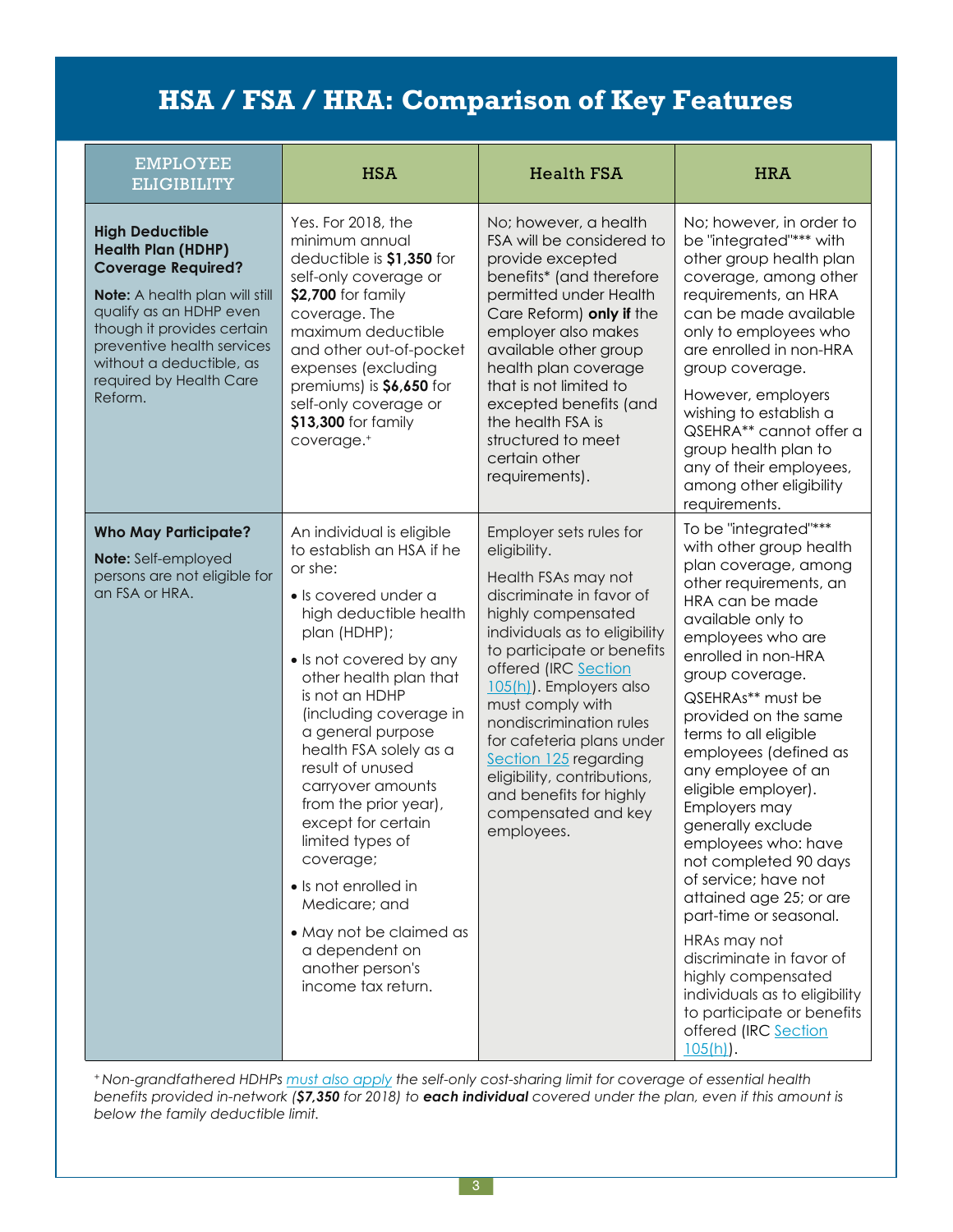| <b>CONTRIBUTIONS</b>                             | <b>HSA</b>                                                                                                                                                                                                                                   | <b>Health FSA</b>                                                                                                                                                                                                                                                                                                                                                                                                                                                                                                                                                                                               | <b>HRA</b>                                                                                                                                                                                                                                                                                                                                  |
|--------------------------------------------------|----------------------------------------------------------------------------------------------------------------------------------------------------------------------------------------------------------------------------------------------|-----------------------------------------------------------------------------------------------------------------------------------------------------------------------------------------------------------------------------------------------------------------------------------------------------------------------------------------------------------------------------------------------------------------------------------------------------------------------------------------------------------------------------------------------------------------------------------------------------------------|---------------------------------------------------------------------------------------------------------------------------------------------------------------------------------------------------------------------------------------------------------------------------------------------------------------------------------------------|
| <b>Who May Contribute?</b>                       | The employee, the<br>employer, or both may<br>contribute (family<br>members or any other<br>person may also<br>contribute).                                                                                                                  | The employee, the<br>employer, or both may<br>contribute.                                                                                                                                                                                                                                                                                                                                                                                                                                                                                                                                                       | Only the employer may<br>contribute.                                                                                                                                                                                                                                                                                                        |
| <b>Limit on Contributions?</b>                   | Yes. For 2018, the<br>maximum contribution is<br>\$3,450 for self-only<br>coverage, or \$6,900 for<br>family coverage. The<br>limit is increased by<br>\$1,000 for eligible<br>individuals age 55 or<br>older at the end of the<br>tax year. | Yes. For 2018, salary<br>reduction contributions<br>to a health FSA are<br>limited to $$2,650$ .<br>A health FSA will be<br>considered to provide<br>excepted benefits* (and<br>therefore permitted<br>under Health Care<br>Reform) only if the<br>arrangement is<br>structured so the<br>maximum benefit<br>payable to any<br>participant cannot<br>exceed two times the<br>participant's salary<br>reduction election for<br>the health FSA for the<br>year (or, if greater,<br>cannot exceed \$500<br>plus the amount of the<br>salary reduction<br>election), and certain<br>other requirements are<br>met. | No limit on the amount<br>of money an employer<br>may contribute to an<br>employee's HRA if the<br>HRA is "integrated"***<br>with a group health plan<br>that itself has no annual<br>limits.<br>For QSEHRAs,** annual<br>payments and<br>reimbursements must<br>generally be limited to<br>\$5,050 per employee or<br>\$10,250 per family. |
| Pre-Tax Employee<br><b>Contribution Allowed?</b> | Yes, contributions can<br>be made through<br>employee salary<br>reductions under a<br>cafeteria plan.                                                                                                                                        | Yes, typically funded<br>through salary reduction<br>agreements in which<br>employees elect an<br>amount to be voluntarily<br>withheld from wages.<br>(A health FSA must be<br>offered through a<br>Section 125 cafeteria<br>plan in order to be<br>exempt from the annual<br>dollar limit prohibition<br>under Health Care<br>Reform.)                                                                                                                                                                                                                                                                         | No, funded solely<br>through employer<br>contributions.                                                                                                                                                                                                                                                                                     |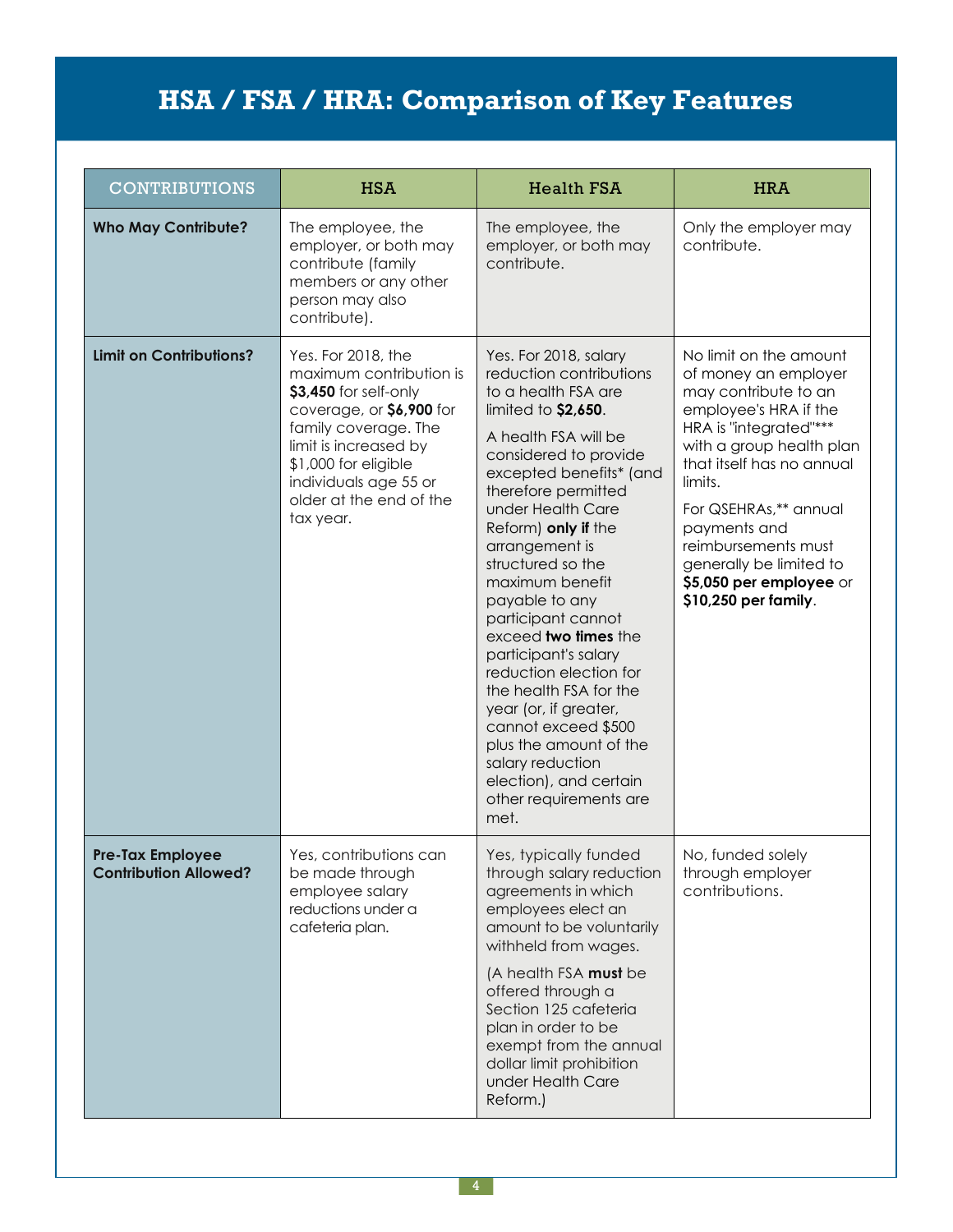| <b>CONTRIBUTIONS</b>          | <b>HSA</b>                                                                                                                                                                                                                                                                                                                                                                                                                                                                                                                                                                                                                             | <b>Health FSA</b>                                                                                                                                                                                                                                                                                                                             | <b>HRA</b>                                                                                                                                                                                                                                                                                                                                                                                                                                                                                         |
|-------------------------------|----------------------------------------------------------------------------------------------------------------------------------------------------------------------------------------------------------------------------------------------------------------------------------------------------------------------------------------------------------------------------------------------------------------------------------------------------------------------------------------------------------------------------------------------------------------------------------------------------------------------------------------|-----------------------------------------------------------------------------------------------------------------------------------------------------------------------------------------------------------------------------------------------------------------------------------------------------------------------------------------------|----------------------------------------------------------------------------------------------------------------------------------------------------------------------------------------------------------------------------------------------------------------------------------------------------------------------------------------------------------------------------------------------------------------------------------------------------------------------------------------------------|
| <b>Employer Participation</b> | Employer contributions<br>made through a<br>cafeteria plan are<br>subject to the Section<br>125 nondiscrimination<br>requirements. All other<br>employer contributions<br>are subject to the<br>"comparability rules,"<br>meaning that the<br>employer must make<br>comparable contributions<br>to all comparable<br>participating employees'<br>HSAs.                                                                                                                                                                                                                                                                                 | Any contributions made<br>by the employer must<br>comply with the<br>nondiscrimination<br>requirements under IRC<br>Sections 105(h) and 125.                                                                                                                                                                                                  | Employer contributions<br>must not discriminate in<br>favor of highly<br>compensated<br>individuals as provided<br>by IRC Section 105(h).                                                                                                                                                                                                                                                                                                                                                          |
| <b>DISTRIBUTIONS</b>          | <b>HSA</b>                                                                                                                                                                                                                                                                                                                                                                                                                                                                                                                                                                                                                             | <b>Health FSA</b>                                                                                                                                                                                                                                                                                                                             | <b>HRA</b>                                                                                                                                                                                                                                                                                                                                                                                                                                                                                         |
| <b>Distributions Allowed?</b> | Distributions used<br>exclusively to pay for<br>qualified medical<br>expenses of the<br>employee and his or her<br>spouse and dependents<br>are tax-free.<br>Any distribution amount<br>not used exclusively to<br>pay for qualified<br>medical expenses is<br>included in the<br>employee's gross<br>income and may be<br>subject to an additional<br>20% tax.<br>Note: Employees who<br>cover dependents to age<br>26 under an HDHP may<br>not use HSA funds for<br>reimbursement on a tax-<br>free basis for an adult<br>child's medical expenses,<br>unless the adult child<br>qualifies as a tax<br>dependent of the<br>employee. | A health FSA may only<br>reimburse qualified<br>medical expenses<br>incurred by an<br>employee and his or her<br>spouse and<br>dependents, as well as<br>the employee's adult<br>child under age 27 as of<br>the end of the taxable<br>year (regardless of<br>whether the adult child<br>qualifies as a tax<br>dependent of the<br>employee). | Reimbursements under<br>an HRA can only be<br>made on a tax-free<br>basis for qualified<br>medical expenses to:<br>Current and<br>$\bullet$<br>former employees<br>(and their spouses<br>and dependents);<br>Spouses and<br>$\bullet$<br>dependents of<br>deceased<br>employees; and<br>The employee's<br>$\bullet$<br>adult children<br>under age 27 as of<br>the end of the<br>taxable year<br>(regardless of<br>whether the adult<br>children qualify as<br>tax dependents of<br>the employee). |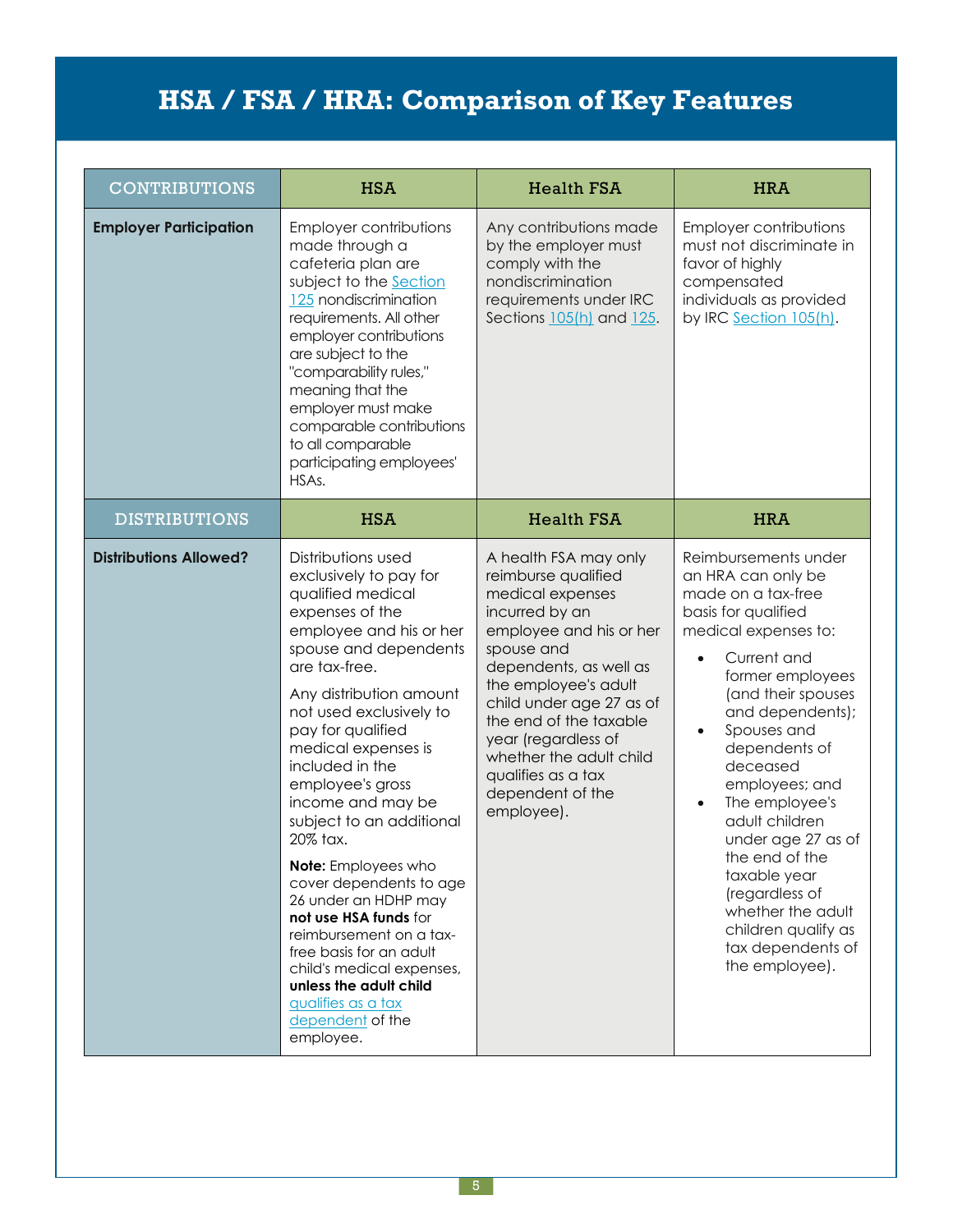| <b>DISTRIBUTIONS</b>                        | <b>HSA</b>                                                                                                                                                                                                                                                                                                                                                                                                                                                                                                                                                                                                                                                                                                                                                                   | <b>Health FSA</b>                                                                                                                                                                                                                                                                                                                                                                                                                                                                                                                                                                                                                                                                                                                                                                                                       | <b>HRA</b>                                                                                                                                                                                                                                                                                                                                                                                                                                                                                                                                                                                                                  |
|---------------------------------------------|------------------------------------------------------------------------------------------------------------------------------------------------------------------------------------------------------------------------------------------------------------------------------------------------------------------------------------------------------------------------------------------------------------------------------------------------------------------------------------------------------------------------------------------------------------------------------------------------------------------------------------------------------------------------------------------------------------------------------------------------------------------------------|-------------------------------------------------------------------------------------------------------------------------------------------------------------------------------------------------------------------------------------------------------------------------------------------------------------------------------------------------------------------------------------------------------------------------------------------------------------------------------------------------------------------------------------------------------------------------------------------------------------------------------------------------------------------------------------------------------------------------------------------------------------------------------------------------------------------------|-----------------------------------------------------------------------------------------------------------------------------------------------------------------------------------------------------------------------------------------------------------------------------------------------------------------------------------------------------------------------------------------------------------------------------------------------------------------------------------------------------------------------------------------------------------------------------------------------------------------------------|
| <b>Timing of Distributions</b>              | An eligible employee<br>may receive distributions<br>from an HSA at any time<br>for qualified medical<br>expenses that are not<br>reimbursed by the HDHP;<br>however, expenses<br>incurred before an HSA<br>is established are not<br>qualified medical<br>expenses.                                                                                                                                                                                                                                                                                                                                                                                                                                                                                                         | Expenses are incurred<br>when services are<br>provided. Expenses<br>incurred before or after<br>the period of coverage<br>may not be reimbursed.<br>Employees are entitled<br>to receive the maximum<br>reimbursement at any<br>time during the<br>coverage period,<br>regardless of the<br>amount that has been<br>contributed (reduced<br>by any prior<br>reimbursements).                                                                                                                                                                                                                                                                                                                                                                                                                                            | An HRA may not<br>reimburse expenses for<br>medical care incurred<br>before the date the HRA<br>is in existence or before<br>the date an employee<br>first becomes enrolled<br>under the HRA.                                                                                                                                                                                                                                                                                                                                                                                                                               |
| <b>Qualified Medical</b><br><b>Expenses</b> | Generally, qualified<br>medical expenses are<br>those expenses paid for<br>"medical care" as<br>defined in IRC Section<br>$213(d)$ .<br>Health insurance<br>premiums are generally<br>not considered qualified<br>medical expenses for<br>HSA purposes, unless the<br>premiums are for:<br>• Qualified long-term<br>care insurance<br>(premiums are subject<br>to limits based on age<br>and are adjusted<br>annually).<br>• Health care<br>continuation coverage<br>required by federal<br>law (e.g., COBRA).<br>• Health care coverage<br>while an individual is<br>receiving<br>unemployment.<br>• Medicare and other<br>health care coverage<br>if the employee is 65 or<br>older (other than<br>premiums for a<br>Medicare<br>supplemental policy,<br>such as Medigap). | Qualified medical<br>expenses are those<br>specified in the plan<br>that generally would<br>qualify as expenses for<br>"medical care" as<br>defined in IRC Section<br>$213(d)$ .<br>A health FSA may be<br>limited to a subset of<br>permitted Section 213(d)<br>medical expenses.<br>FSA distributions are not<br>permitted for the<br>following expenses:<br>• Amounts paid for<br>health insurance<br>premiums.<br>• Amounts paid for long-<br>term care coverage or<br>expenses.<br>• Amounts covered<br>under another health<br>plan.<br><b>Note:</b> Under Health Care<br>Reform, group health plans<br>are required to cover<br>certain preventive services<br>without cost-sharing. A<br>health FSA that does not<br>qualify as excepted<br>benefits* fails to meet the<br>preventive services<br>requirements. | Qualified medical<br>expenses are those that<br>generally would qualify<br>as expenses for "medical<br>care" as defined in IRC<br>Section 213(d).<br>For purposes of HRA<br>reimbursement, qualified<br>medical expenses<br>include:<br>• Amounts paid for long-<br>term care coverage.<br>• Amounts not covered<br>under another health<br>plan.<br>Note: In general, HRAs used<br>for employees' individual<br>insurance policy premiums<br>violate both the annual<br>dollar limit prohibition and<br>preventive services<br>requirements under Health<br>Care Reform. However, an<br>exception exists for<br>QSEHRAs.** |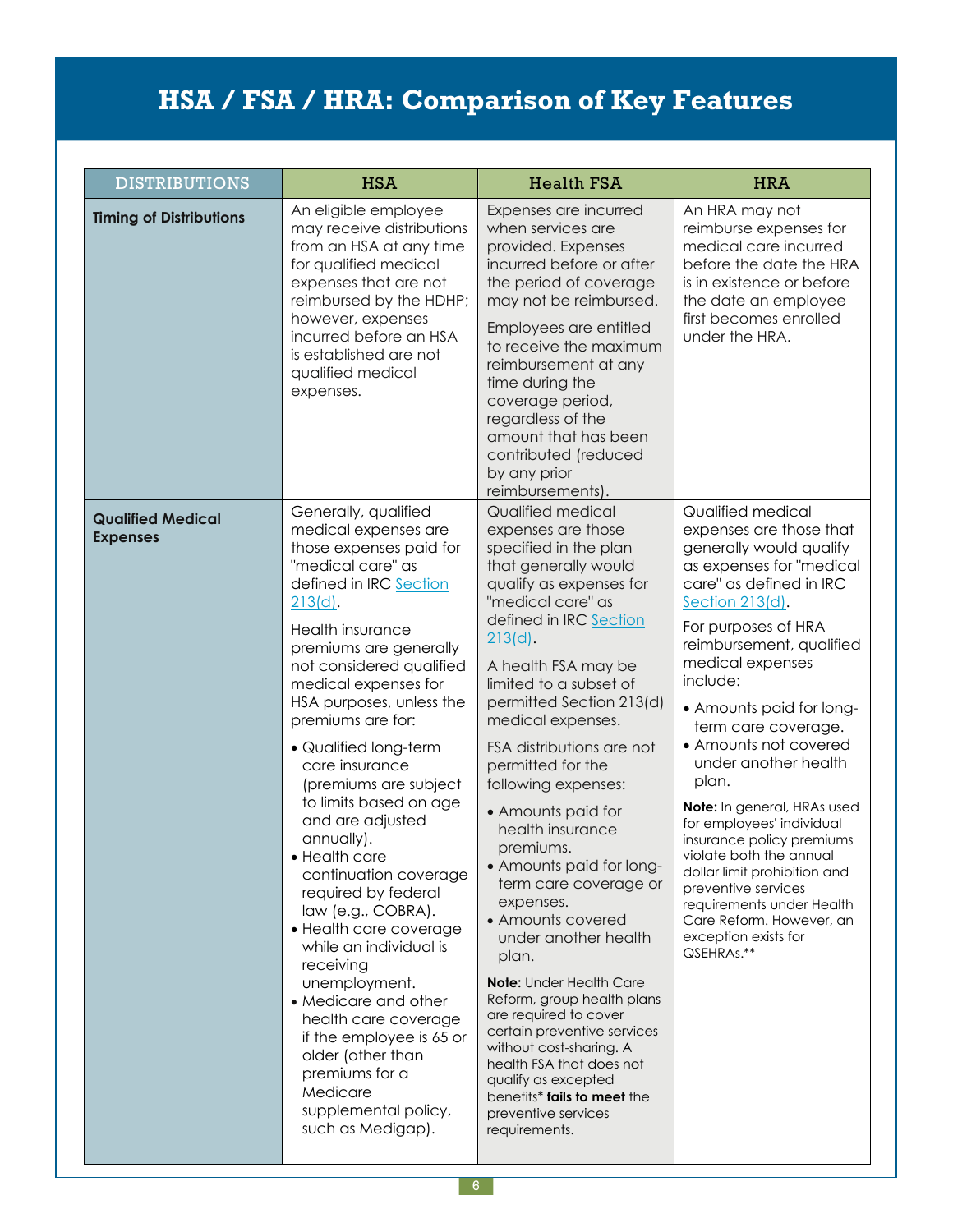| <b>OTHER ISSUES</b>                        | <b>HSA</b>                                                                                                  | <b>Health FSA</b>                                                                                                                                                                                                                                                                                                                                                                | <b>HRA</b>                                                                                                                                                                                                   |
|--------------------------------------------|-------------------------------------------------------------------------------------------------------------|----------------------------------------------------------------------------------------------------------------------------------------------------------------------------------------------------------------------------------------------------------------------------------------------------------------------------------------------------------------------------------|--------------------------------------------------------------------------------------------------------------------------------------------------------------------------------------------------------------|
| <b>Balance and Carryover</b>               | Amounts remaining in an<br>HSA at the end of the<br>year are generally<br>carried over to the next<br>year. | Amounts of up to \$500<br>remaining in a health<br>FSA at the end of the<br>plan year may be<br>carried over to the<br>immediately following<br>plan year or,<br>alternatively, a plan may<br>provide for a grace<br>period of up to $2\frac{1}{2}$<br>months after the end of<br>the plan year in which<br>the employee may use<br>amounts remaining from<br>the previous year. | Amounts remaining in<br>the HRA at the end of<br>the year can generally<br>be carried over to the<br>next year. The employer<br>is not permitted to<br>refund any part of the<br>balance to the<br>employee. |
|                                            |                                                                                                             | <b>Note:</b> An individual who is<br>covered by a general<br>purpose health FSA is not<br>eligible to make HSA<br>contributions during the<br>entire plan year of the<br>health FSA, even if the<br>individual has coverage<br>solely as a result of<br>unused carryover<br>amounts from the prior<br>year.                                                                      |                                                                                                                                                                                                              |
| <b>Account Subject to</b><br><b>COBRA?</b> | No.                                                                                                         | Yes, but FSAs that meet<br>certain conditions may<br>provide COBRA<br>continuation coverage<br>on a more limited basis.                                                                                                                                                                                                                                                          | Generally, yes.                                                                                                                                                                                              |
| Portable to the<br><b>Employee?</b>        | Yes, the employee is the<br>owner of the account.                                                           | No.                                                                                                                                                                                                                                                                                                                                                                              | No, the employer is the<br>owner of the account.                                                                                                                                                             |

\*Benefits provided under a health FSA are excepted for a class of participants only if they satisfy two [requirements](http://www.ecfr.gov/cgi-bin/text-idx?SID=6b8eff9fb69d6237fd9f48fe2b541bcb&node=29:9.1.3.12.16.4.20.2&rgn=div8):

- 1. Other group health coverage, not limited to excepted benefits, is made available for the year to the class of *participants by reason of their employment; and*
- 2. The arrangement is structured so that the maximum benefit payable to any participant in the class for a year cannot exceed two times the participant's salary reduction election under the health FSA for the year (or, if *greater, cannot exceed \$500 plus the amount of the participant's salary reduction election). Note: Unused* carryover amounts remaining at the end of a plan year that satisfy the modified "use-or-lose" rule are not taken *into account when determining if this requirement is satisfied.*

\*\* The 21st [Century](https://www.congress.gov/bill/114th-congress/house-bill/34/text#toc-HCFF0FABB859444AB8ED71110DD799717) Cures Act allows eligible small employers—generally those with fewer than 50 full-time employees who do not offer a group health plan-to offer "qualified small employer HRAs" to reimburse employees for qualified *medical expenses, including individual health insurance premiums.*

\*\*\* An HRA will be integrated with a group health plan if it meets the requirements under either of two integration methods *described in agency [guidance,](http://www.dol.gov/ebsa/newsroom/tr13-03.html) as clarified by ACA [FAQs.](https://www.dol.gov/sites/default/files/ebsa/about-ebsa/our-activities/resource-center/faqs/aca-part-37.pdf)*